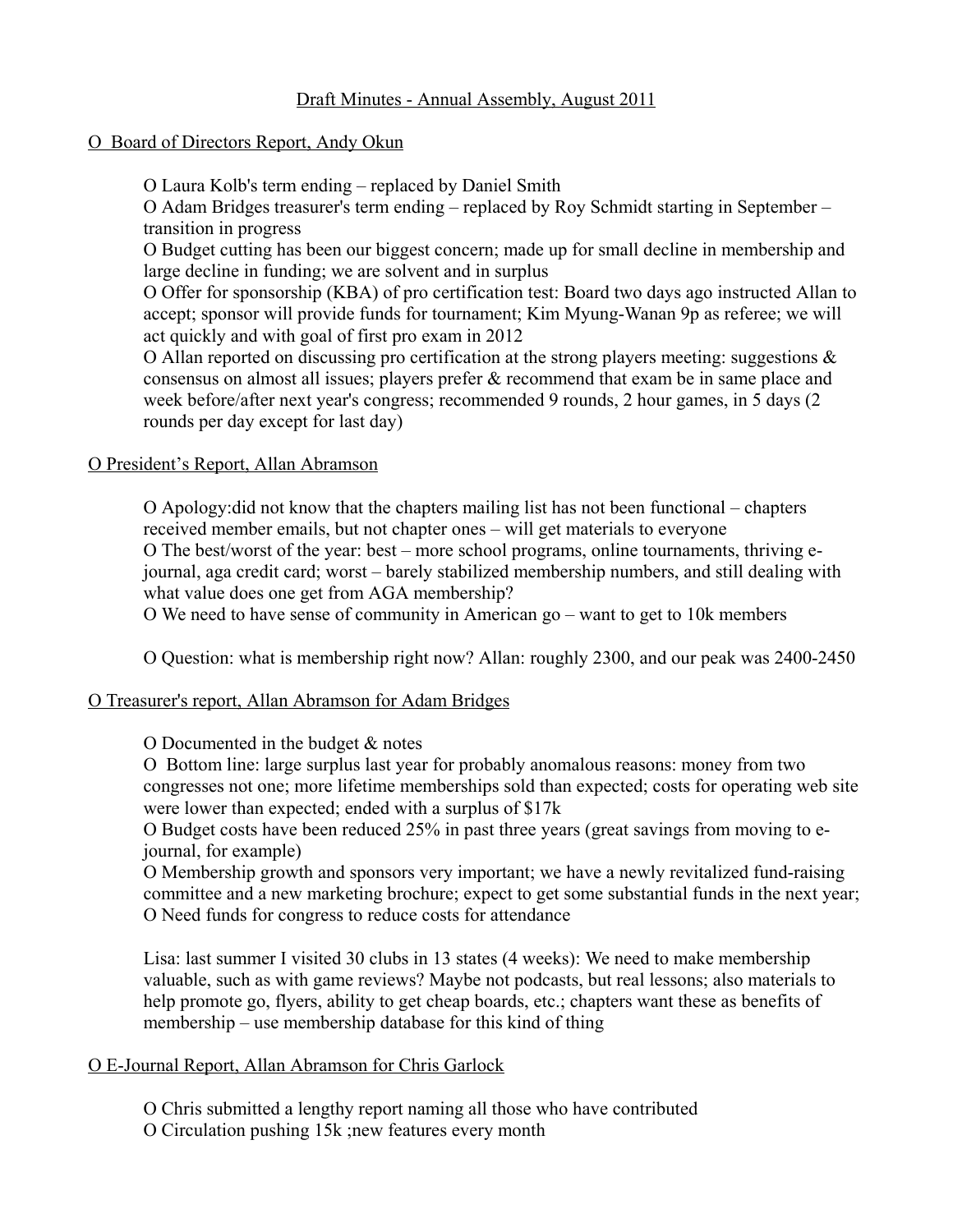O Talking about new graphic art, etc. - much more that can and will be done

### O International Affairs Report, Allan Abramson for Thomas Hsiang

## O Refer you to Thomas' long report

O December Mind Sports Games in Beijing: sending team of five, competing in two go events (the only go ones); players will receive money just for going, at least  $$2000 - if they win a$ game, that increases a lot; qualifier has already been held – names will be mentioned at banquet O Next year's Mind Games are uncertain: Manchester 2012 has financial difficulties; not sure who will run it and where (when = after special olympics, last 2 weeks in August); format, teams, events mostly same as last time, except that poker has petitioned to be included; poker will be included as a demonstration game

O Future congresses meeting possibility of a joint congress with Canada (Vancouver), 2014

O Caffeine and anti-doping; probably does not affect go players as the amount of caffeine considered altering is very high, but something to be considered

### O 2012 Congress Presentation, Paul Celmer and Peter Armenia

O Same location as successful 2006 congress

O Conference center & summer camp geared towards our kind of conference

O Could accommodate 800 people – lots of space, probably not a lot of other people using facilities

O Key staff of '06 congress returning – Peter Armenia, Paul Celmer, Arlene & Adam Bridges, Bob Bacon, Chris Kirschner

O Blue Bidge Center staff already knows go congress' needs; we can use many active club members as volunteers

O Why it will be better than last time: more hotel style rooms, main playing room more centrally located, more wireless coverage, Asheville tourism, more on-site activities for nonplayers

O Proposal to bring pro certification tournament to congress; go camp will also be there the week before congress

O Could accommodate spectators for pro certification tournament

O First U.S. academic go symposium: could be week before congress or during congress;

opportunity to present academic papers on mathematical, educational, etc. aspects of go

O Scenic, free parking, relatively low cost, true summer camp for kids with lots of activities, crafts, etc.

O Accommodations: multiple style/cost options for rooms, including lodges/cottages for families/groups

O No open consumption of alcohol in public areas

O Airports: Asheville, 20 minutes away; Greenville, sc, 1.5 hours; Charlotte-Douglas international, 2 hours; all within 100 miles of Blue Ridge Assembly

O Cost summary: adult reg - \$350; youth reg - \$200; meal plan - \$225; banquet included!

O Overall cost range: adult \$775-\$1275; youth \$625-\$1125

O Contact info & website at www.gocongress12.org

Question by Terry: camping? Rvs on site?  $\equiv$  > no, neither Question by Ted: summer average temp? ==> highs 83-84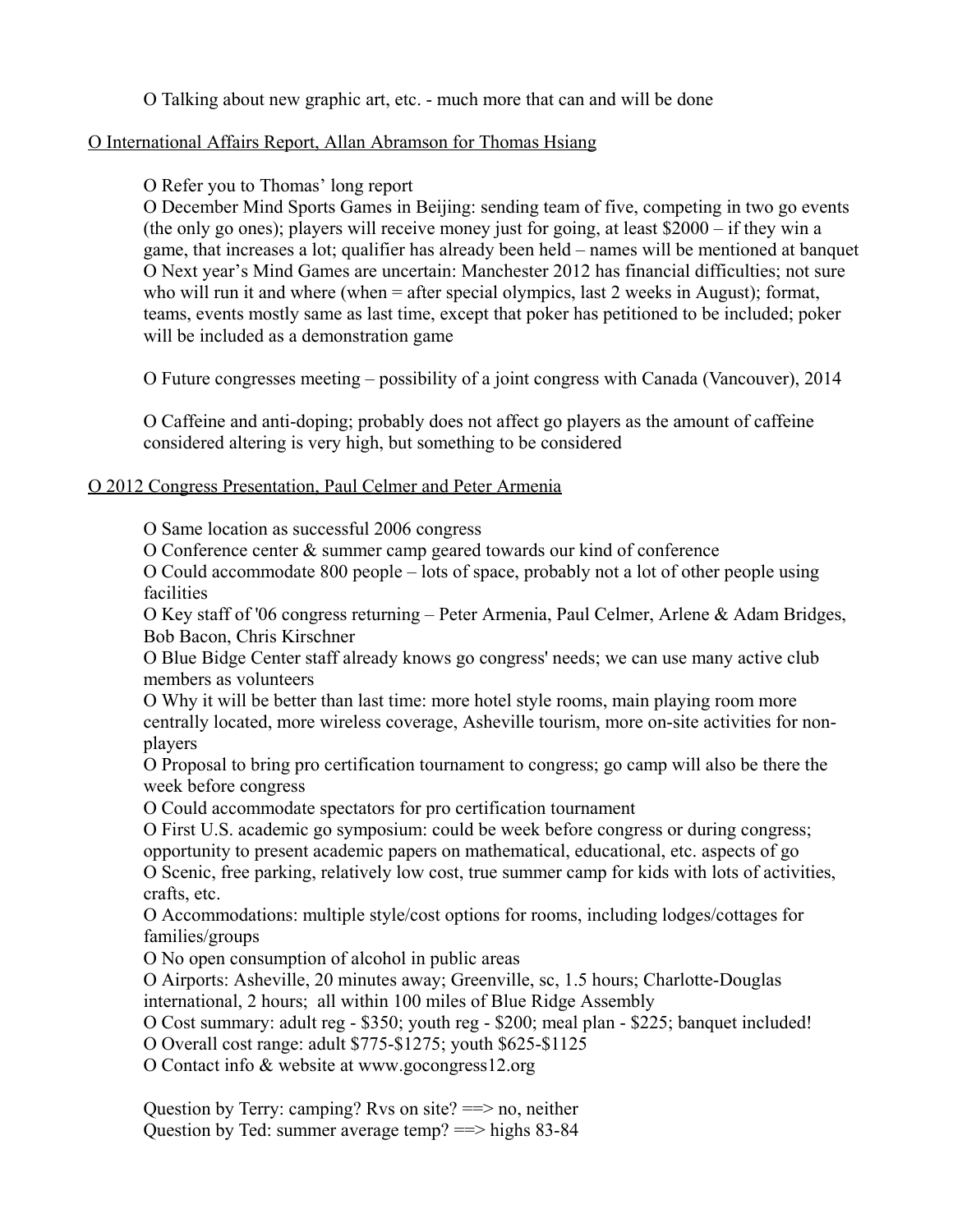O Vote on the Next Congress:

O Quorum voting on 2012 congress: 31 votes present but some reps voted and left, enough votes total for a full quorum (44+)

- O Willard Hanes moved to approve Blue Ridge Assembly for 2012 congress
- O Gordon seconds; all approve, except for paul and peter opposing (traditional for organizers)

## O New business

# O Improving Chapter Services

O Starter sets & equipment: recently have not provided equipment; how do chapters feel about their needs? Not high end equipment, very cheap starter sets

O Suggestion: send two sets for new chapters (have them pay s&h); when they have five AGA members increase # of sets to 5? Allan: do we want to do it, and how do we make it work, when we need to preserve relationships with vendors

O Good reasons to be a chapter? Mailing lists, running tournaments, tournament listings (getting chapters in contact with other chapters/players), and software for running tournaments O Daniel: want to see online management tools for chapters, member management, etc. O Paul: can we change policy so that only AGA chapters can be listed on web site & can advertise events, etc. in the e-journal?

O Allan: philosophical issue: prefer not to restrict that kind of thing; want to encourage AGA membership, but more important to encourage go; if chapter chooses not to join AGA, still want them to be able to list tournaments, etc.

O Daniel: having AGA logo on website helps a lot in terms of attendance

O Cynthia: have older chapters mentor new chapters

O Allan: email at any time on these issues

# O Tap of Prizes/Fees

O Allan: the next few years will see an increase in number of international tournaments w/significant cash prizes

O Thomas suggests taking 20% tap from AGA members attending

O Existing international pros do not like this idea, but strong players accepted tap as reasonable below \$2000

O For next Mind Games, European Go Federation is taking 50% tap, and this has been accepted by strong players and pros of Europe

O Still collecting input and the community is split on this issue

O It continues under discussion and will probably be decided by December

O Asian organizations tap various amounts (considered normal), but they are different from the U.S. in that many are government-funded and provide various benefits and services to pros and strong players

O Consideration for expense money of organization in supporting/sending players? Allan: AGA expenses are fairly indirect – volunteer time, etc. - can't make strong case for money expended by AGA on behalf of players

# O Should we promote formation of state organizations?

O Allan: European and Asian federations have many small countries with core groups organizing; the total numbers of organizers for the EGF is much larger than AGA.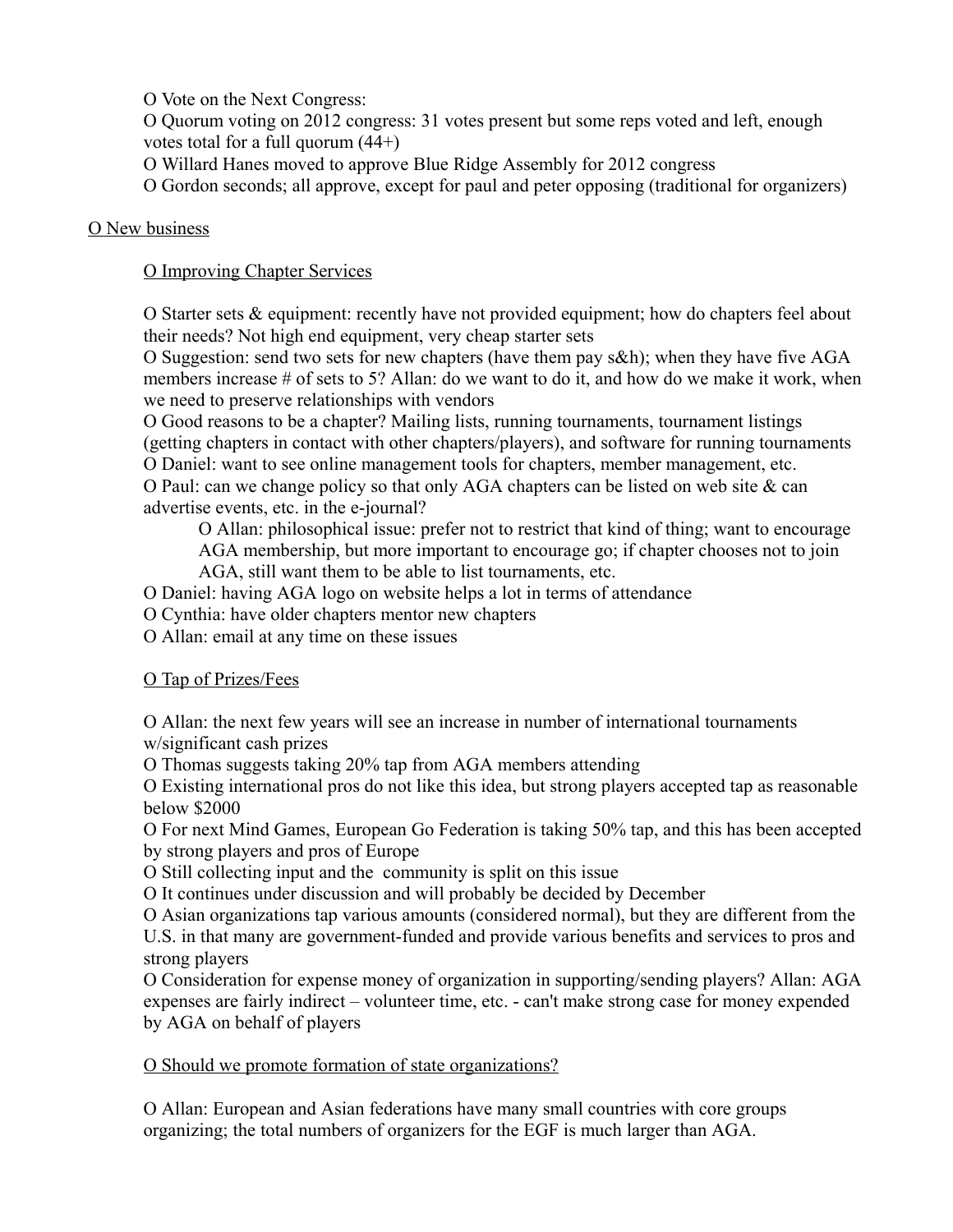O If we encourage state organization formation, it would create new leadership and new levels of competition (regionals, etc.), local fund-raising and school activities – would be positive for AGA

O Cynthia: should use existing structure to avoid redundancy/overscheduling for officers O Lisa: definitely useful for larger regions like central

O Michael: may be premature: will see same problems as with chapter membership; some states would form active associations because they already have an active member base, and a lot would not

O Example: Bay Area Go Players Association: many loosely-affiliated organizations, and about 1 tournament per month

O Mark: would be good to have a hub for state/region -

O How would this be different from what regional representatives already do?

O Allan: this would supplement existing structure; at state level 3-4 people and assist chapters/players in forming new clubs, playing games, etc. - engaging in competitions with others states/regions – new level of activity – not just what we're doing now, but people who are interested in promoting at a higher level and encouraging that

O Peter: premature: the organization needs to be bigger first

O Lisa: would be useful in connecting smaller clubs/communities with each other

O Chris: not states, but smaller regions communities geographic boundaries not as useful

O **ACTION**: Lisa, Michael, Roger – committee of 4+ to develop idea & follow up

#### O Open Discussion

O Michael lash: general proposal

O A member since 1984; life member since 2004; President from 2004-2008

O Proposal for new business model for the AGA: a new category of membership

O Goals: 1) increase # of members, 2) generate membership #s large enough to attract sponsors and advertisements

O Every AGA administration has tried to boost membership

O It always will be hard to get people to pay to be part of AGA; maintaining the current model will keep same results

O New model is Facebook/Google model: free membership

O AGA membership would become free; join and never leave the rolls unless one chooses too

O Expect the numbers will swell; also make all members e-journal subscribers

O Would immediately boost membership to 15k, including people who play go but don't want to pay membership fee

O Paid membership would remain in place and stay a vital part of AGA: the difference is that free members get limited service, such as: non-members edition of ej, eligible to play in AGA tournaments, get a rating, but only paid members would be able to vote and be chapter representatives, and will be only members getting "real" benefits, i.e. yearbook, go boards, limited offers, discounts, congress discounts, etc., and only paid members can compete internationally

O Without paid membership, how do we make money?

O The key financial part of this proposal is that in exchange for free membership, there will be fixed AGA rating fee that every player pays when they play in an AGA-rated game; e.g. go to a local tournament, 4 rounds, initial fee of \$2.50/game – no membership fee, but \$10 AGA-rated fee paid up front; the tournament director collects this money and sends to AGA with rating info; otherwise, results will not be rated (non-AGA tournaments/games will not have rating fees)